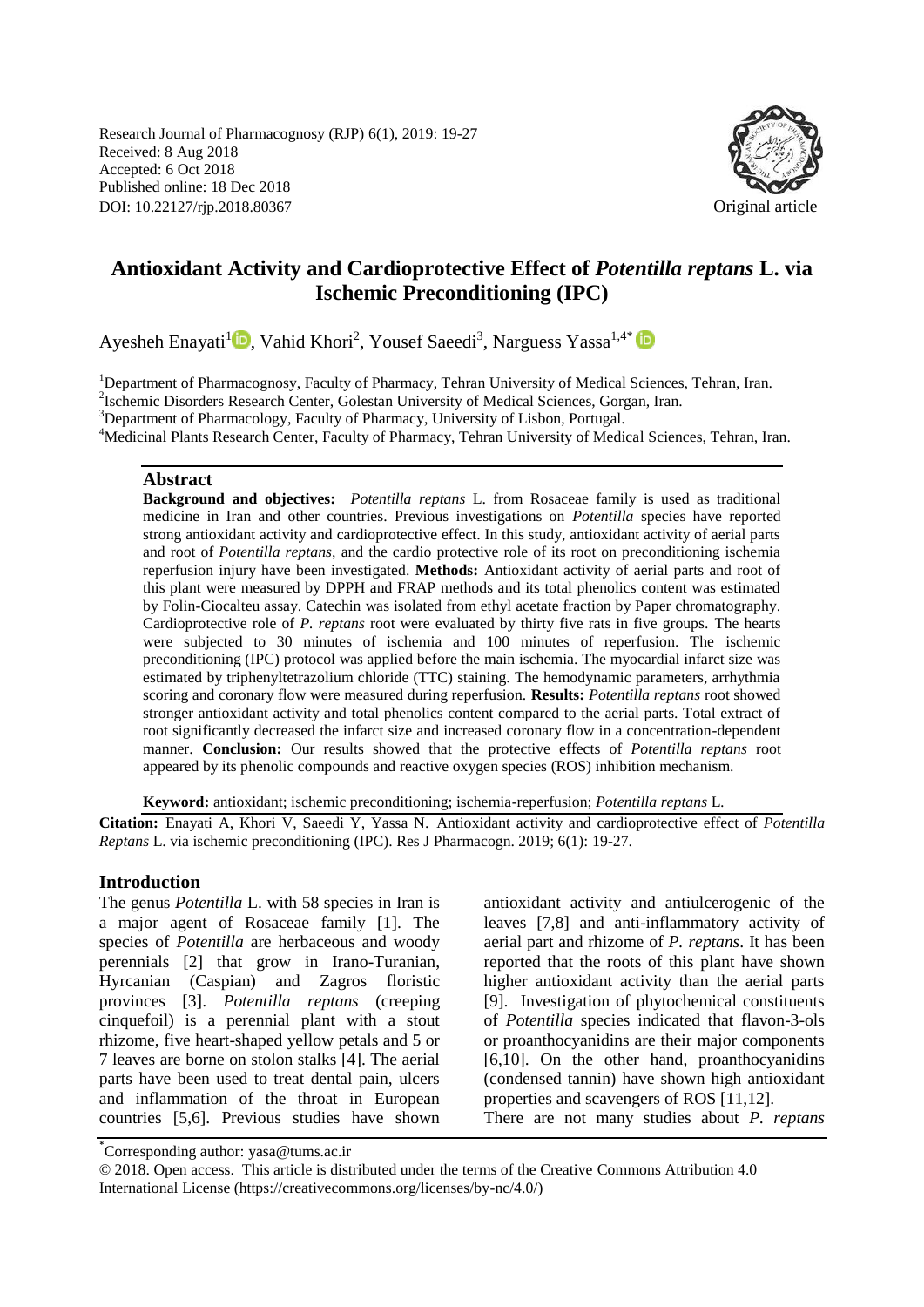spatially on its root. In a previous study, quantitative phytochemical analysis showed that total phenolics and procyanidin in aqueous extract of rhizome were more than the aerial part of *P. reptans* [9]. Likewise, phytochemical studies demonstrated eight compounds for *P. reptans* aerial parts while most of them were flavonoids [9,12]; however, for *P. reptans* rhizome 7 compounds have been reported which flavon-3-ols were the major combinations [9].

Considering cardiovascular diseases, cardiac ischemia is one of the most common cardiac malady due to coronary artery disorders and is the most causes of cardiovascular mortality worldwide [13]. On the other hand, IPC is one of the most effective ways to reduce ischemicreperfusion injuries [14,15]. Flavon-3-ols (proanthocyanidins) are natural compounds which have high antioxidant activity [9,10] so may lead to suppress damage of ROS like in ischemia/reperfusion injury [11,12]. In this study, we have reported the antioxidant activity of *P. reptans* aerial parts and its rhizome as well as cardioprotective effect of *P. reptans* rhizome via IPC.

### **Material and Methods Ethical considerations**

Animal studies were approved by Ethics Committee of Tehran University of Medical Sciences, Tehran, Iran and Golestan University of Medical Sciences, Gorgan, Iran with ethical code of (IR.TUMS.REC.1394.918, 94-02-33- 29400) and (IR.GOUMS.REC.1394.149, 94.61.138) respectively.

# **Plant material**

The aerial parts and root of *P. reptans* were gathered in July 2014 from Tangrah Village, Golestan Province, in North of Iran. A voucher specimen was identified and deposited (No. 45815 TUH) by Professor Farideh Attar in the Central Herbarium of Tehran University, Tehran, Iran.

### **Chemicals**

Evans blue (Product No. 034115, CDH, India), Ferric chloride (103943), Folin-Ciocalteu reagent (1.09001.500), Vanillin (8.18718.0100) and 2, 3, 5-triphenyl-tetrazolium chloride (TTC, 1.08380.0010) were purchased from Merck company, Germany. BHA (B1253), DPPH (D9132), Vitamin E (25, 802-4) were procured from Sigma-Aldrich, Germany and HPLC grade and column solvents were prepared from Duksan pure chemicals South Korea.

### **Extract preparation**

The shade-dried aerial parts (2.25 kg) and rhizome (0.75 kg) were macerated successively with methanol several times (6 L×5) at room temperature separately. A rotary evaporator at 40 °C was used for concentration of the solvents. The dried extracts of aerial parts and rhizome were fractionated separately with enough volumes of petroleum ether, chloroform, ethyl acetate and methanol, successively. The solvents were evaporated under vacuum at 40 ºC to achieve total extract and different fractions.

### **Determination of total phenolics content**

Total phenolic content (TPCs) was measured by Folin-Ciocalteu colorimetric method [16]. In summary, Folin-Ciocalteu reagent (Merck, Germany) (1.5 mL, 1:10 diluted with distilled water) was added to the methanol solution of each sample (200  $\mu$ L, 100  $\mu$ g/mL) and samples were kept 5 min at the room temperature. Then, sodium bicarbonate solution (1.5 mL, 60g/L distilled water) was added to the mixture and stored 90 min at 22 °C. The absorption of the solutions was recorded at 725 nm using a spectrophotometer. The TPCs procedure was repeated for gallic acid solutions (0–100 mg/mL) to obtain standard calibration curve. The total phenolics results were expressed as milligrams of gallic acid equivalents (GAE) per gram of dried extracts.

### **DPPH free radical-scavenging activity assay**

Plant fractions and total extract were tested for free radical-scavenging potentials by the DPPH assay [17]. The sample concentrations ranging (5 to 50 µg/mL in methanol) and DPPH (Sigma, Germany) in the concentration of 40 µg/mL in methanol were prepared. Following, 1 mL of each diluted solutions were added to 2 mL of DPPH solution after that 30 min at 25 °C in dark environment; absorptions of the solutions were measured at 517 nm. As the positive control we used Butylated hydroxyanisole (BHA) and vitamin E in our study. Experiments were performed three times and  $IC_{50}$  values were reported as Mean±SD.

# **FRAP determination**

The FRAP assay (ferric reducing ability of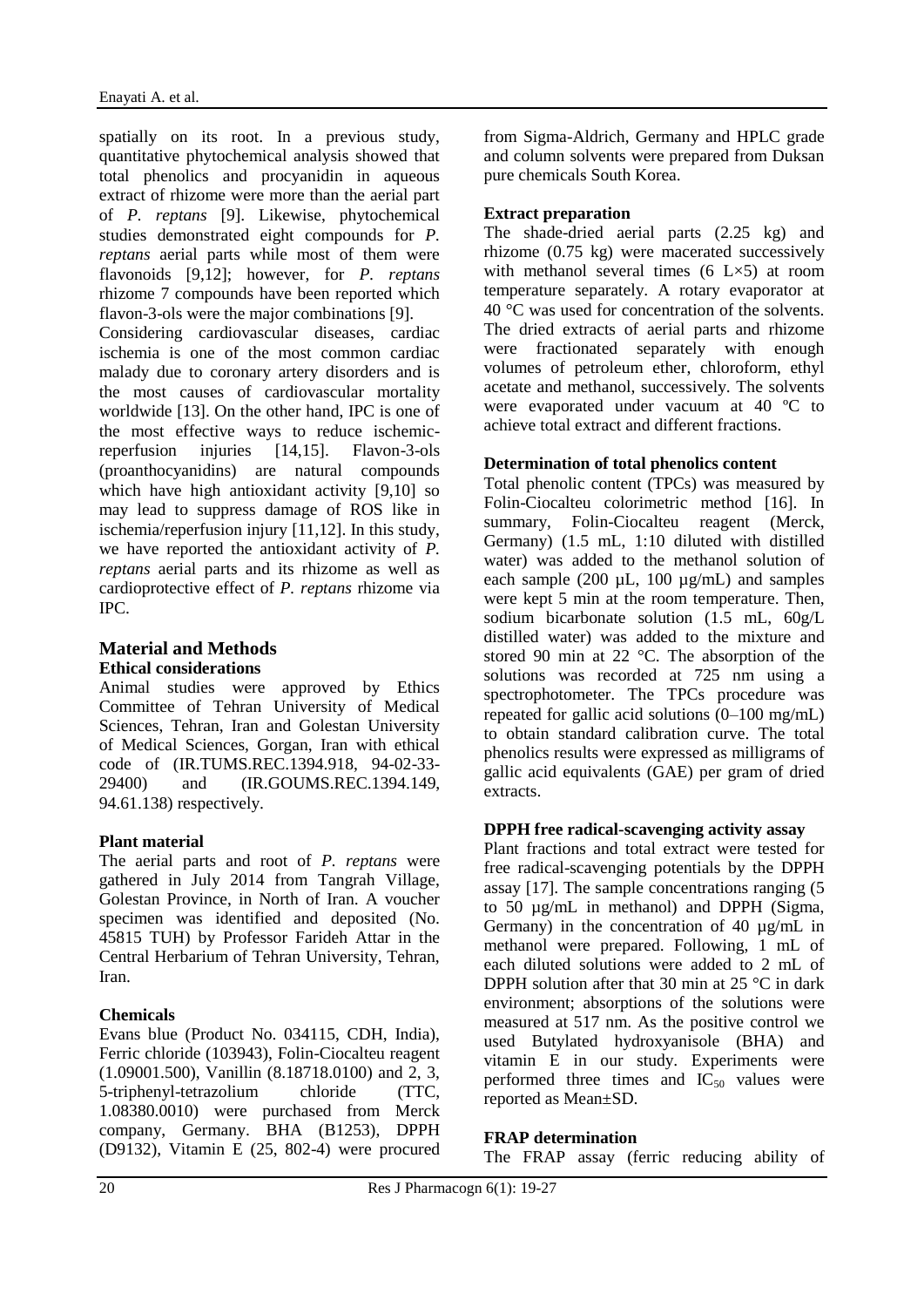plasma), which depends on the reduction of the ferric tripyridyltriazine [Fe(III)–TPTZ] complex to the ferrous tripyridyltriazine [Fe(II)–TPTZ] at low pH, was used to measure the antioxidant power of *P .reptans* extracts. The Fe (II)–TPTZ complex gives a blue color with an absorbance maximum at 593 nm. BHA and vitamin E were used as the positive standards [18].

### **Determination of catechin and proanthocyanidins**

The presence of hydrolysable tannins and proanthocyanidins in total extract and ethyl acetate fraction were visualized by blue and green colors at Iron (III)-tannin interaction. Also, catechin was identified by using catechin test [19] and the dipping red color. On the other hand, they were established by TLC following an appearance of a strong red color when sprayed by vanillin/hydrochloric acid reagent. To understand the presence of flavan-3-ols in root of *P. reptans*, HPLC/PDA chromatogram also showed the (+) catechin as marker of flavan-3-ol compounds in its extracts (figure 1). Isolated and identified catechin from this plant was used as control. HPLC was carried out on an analytical  $C_{18}$ column (Eurospher 100-C18 (5µm, 250×4.6 mm)) using an Azura LPG P6.1L pump. The sample injection volume was 20 µL. The mobile phase was used as the gradient elution with wateracetonitrile solvents (93:7, v/v, 3% acetic acid) at a flow rate of 1 mL/min [20]. The PDA UV/Vis detector (Azura DAD 2.1L) was set at 280 nm.

### **Isolation procedure**

Because of the high antioxidant power (FRAP, DPPH) of the ethyl acetate fraction (94 g), a part of this fraction was submitted to paper chromatography. The chromatogram was developed in Whatmman No. 3 chromatographic papers  $(20\times20$  cm) using water as eluent to separate substances. Main spotlight was appeared with  $R_f = 0.68$  (79 mg). This substance was detected at 254 nm as a dark spot and with vanillin / hydrochloric acid reagent in red color on chromatogram.

### **Animal care**

Experiments were performed on 8-9 week old male wistar rats with a body weight of 250-280 g. Animal procedures used in this study conformed to the rules and principles of the institutional animal care and use committee of Golestan University of Medical Sciences, Golestan, Iran and Tehran University of Medical Sciences, Tehran, Iran. The rats were housed in a 12-hour light-dark cycle at  $22-24$ °C and  $55\pm10\%$ humidity with free access to water and food.

### **Experimental protocol and langendorff preparation**

Thirty five rats were randomly divided into 5 groups (n=7 per group). The hearts were perfused for 30 min as stabilization period then followed by 30 min of regional ischemia induced by left anterior descending artery occlusion using silk string (6-0 mm). A period of 100 min of reperfusion occurred subsequently. The following protocols were performed; 1: rats received no treatment (IR); 2: ischemic preconditioning (IPC), it was achieved by 4 episodes of 5 min ischemia and 5 min reperfusion at the onset of the regional ischemia (30 min); 3-5: total extract in three concentrations  $(0.5, 1.0, 2.0 \mu g/mL)$  added from 40 min before global ischemia (figure 2).

### **Infarct size determination**

At the end of the reperfusion, as described previously by Polshekan M*, et al*. briefly the LAD was stained by Evans blue 1% and TTC (2, 3, 5-tripheny tetrazolium chloride) 1% at 37 °C for 20 min. The infarct size was calculated by a computerized planimetry technique using Photoshop ME7 software. The total area at risk was expressed as a percentage of the left ventricle (AAR/LV %). Infarct size was then expressed as a percentage of the area at risk (IS/AAR %) [21].

### **Hemodynamic parameters determination**

To measure hemodynamic parameters, left ventricular developed pressure (LVDP), the difference between the left ventricular systolic and diastolic pressures, (LVDP= LVSP– LVEDP), were measured as a valid and reliable quantitative indicator of contractile function. We also recorded the maximal rates of pressure development (+dP/dt max) as indexes of contraction and relaxation, the rate-pressure product (RPP) as an indicator of cardiac function (RPP = HR $\times$ LVDP  $\div$  1,000), and the heart rate (as a hemodynamic parameter). These variables were all monitored by Power Lab software (Power Lab 8/30 AD Instruments, Australia) [21]. Coronary flow (CF) was measured at the end of the reperfusion period.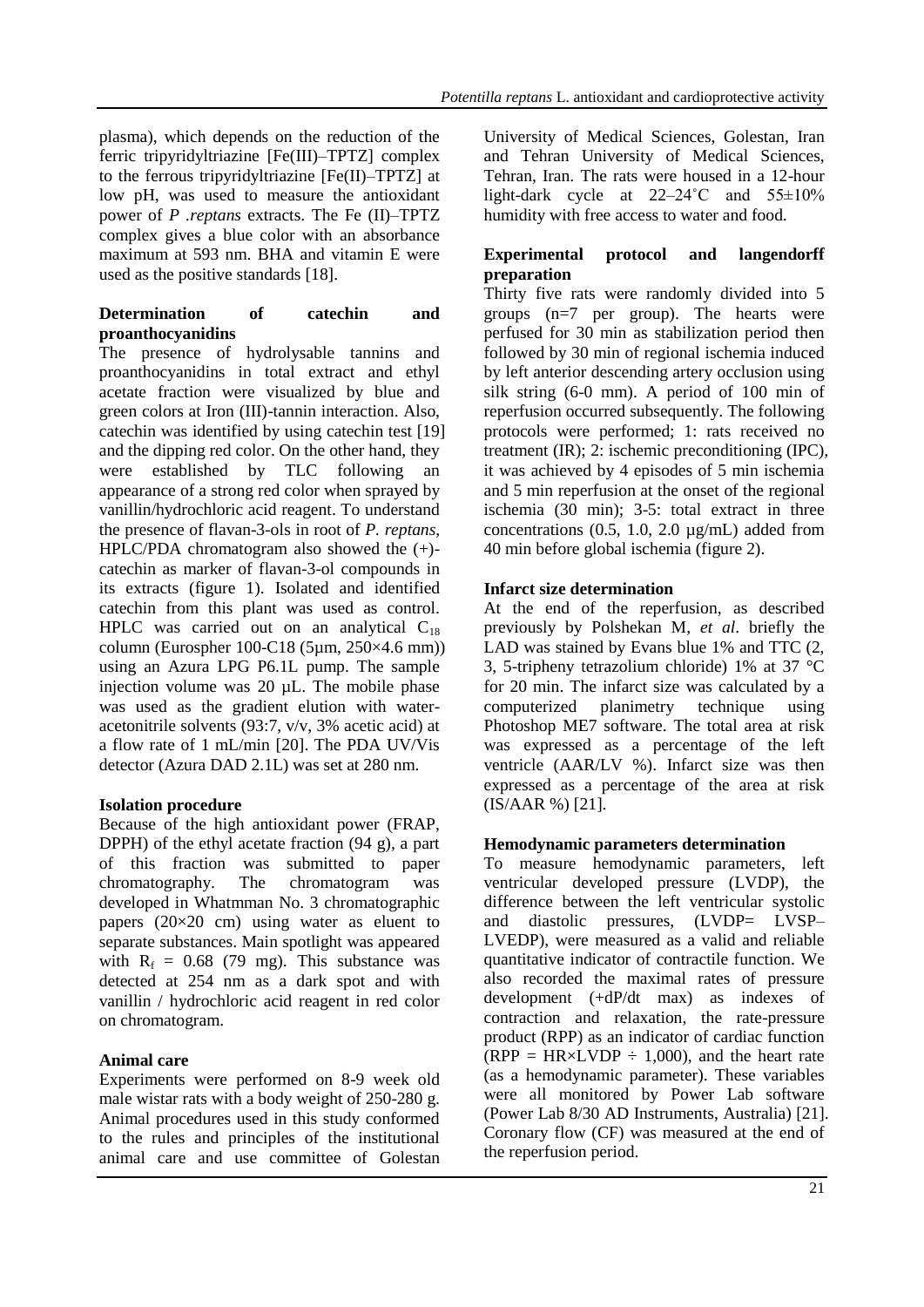#### **Assessment of ventricular arrhythmias**

Ventricular arrhythmias were evaluated in accordance with the Lambeth Conventions [22]. In

this case, ventricular arrhythmias were analyzed as follows: 1) ventricular premature beats (VPBs) were identified by counting the premature ventricular complex (PVC), bigeminy; 2) ventricular tachycardia (VT) was defined as four or more serial ectopic beats; 3) ventricular fibrillation (VF) was characterized as an undetectable QRS complex. Arrhythmia severity was calculated according to the following scoring system [21,22].

#### **Statistical assessment**

Data were expressed as means  $\pm$  SEM and analyzed by Graph Pad-Prism 5 software (San Diego, USA). The differences between groups were evaluated by using student t-test or one-way ANOVA and significant interactions by the Tukey's test. Kruskal-Wallis and Fisher's exact test were applied for analyzing arrhythmia scores and VF incidence, respectively. P values  $< 0.05$ were considered significant level.

#### **Results and Discussion**

Antioxidant activities and total phenolics content of different fractions of *P. reptans* aerial parts and root compared to vitamin E and BHA as natural and synthetic antioxidants have been shown in table 1. In DPPH test, the root total extract exhibited a significant free radicalscavenging activity ( $IC_{50}$ =4.2 µg/mL) compared to the aerial parts total extract with  $IC_{50}=29.2$ µg/mL (table 1). The difference between the total phenolic content and the antioxidant activity of the *P. reptans* was probably due to the difference in the type of composition in the two parts of this plant. Phytochemical studies of the aerial parts showed flavonoids as major compounds [6,9] but in root of *P. reptans* flavan-3-ols were reported as the major combinations [9]. In this genus, proanthocyanidine compounds have been reported as antioxidant active ingredients [6]. On the other hand, many studies have widely shown the cardioprotective effect of *Potentilla* genus [23-25].

The isolated compound with paper chromatography was elucidated as catechin by  ${}^{1}$ H-NMR and  ${}^{13}$ C-NMR (Bruker Avance 500, MHz for  ${}^{1}H$  and 125 MHz for  ${}^{13}C$ ) as well as by comparing with published data [26].

| Table1. Antioxidant activities and total phenolics of |  |  |  |
|-------------------------------------------------------|--|--|--|
| Potentilla reptans L.                                 |  |  |  |

| <b>Samples</b>                                | <b>DPPH</b><br>$IC_{50}$<br>$(\mu g/mL)$ | <b>FRAP</b><br>(mmole<br>$\rm{Fe}^{2+}/100 g)$ | <b>Total phenolics</b><br>$(mg \text{ GAE/g of})$<br>sample) |
|-----------------------------------------------|------------------------------------------|------------------------------------------------|--------------------------------------------------------------|
| <b>Ethyl</b> acetate<br>fraction <sup>a</sup> |                                          | $174.6 + 5.5$                                  | $109.00 \pm 1.39$                                            |
| <b>Methanol</b><br>fraction <sup>a</sup>      | 21.57                                    | $572.5 + 7.6$                                  | $215.62+0.43$                                                |
| Total extract <sup>a</sup>                    | 29.20                                    | $810.0 \pm 12.5$                               | 243.26±0.67                                                  |
| <b>Ethyl</b> acetate<br>fraction <sup>b</sup> | 8.10                                     | $2570.0+19.4$                                  | $484.60+1.50$                                                |
| Methanol<br>fraction <sup>b</sup>             | 11.58                                    | $1045.0 + 14.5$                                | $428.40+1.40$                                                |
| Total extract <sup>b</sup>                    | 4.20                                     | $5057.5 \pm 31.7$                              | $526.40 \pm 0.83$                                            |
| Vitamin E                                     | 14.10                                    | $313.7 \pm 2.2$                                |                                                              |
| BHA                                           | 7.80                                     | $880.3 + 6.4$                                  |                                                              |

a: aerial part of *P. reptans* fractions; b: root of P*. reptans* fractions; - not determined.

Comparing the aerial parts and root, the root extract showed the higher free radical-scavenging capacity and total phenolic content (table 1); therefore, we investigated the cardiovascular protection of root part which showed a strong anti-stunning (anti-infarct) effect in the preconditioning mechanism of total root extract. For the first time, we have used an isolated perfused rat heart model to determine the *P. reptans* root cardioprotective effect by IPC mechanism (figure 2). One of the most effective methods for reducing IR injury is the preconditioning phenomenon, while the most important IPC signaling is upregulation of ROS [27,28]. The results of our study showed that total extract of the root reduced infarct size in the IR model of isolated rat heart. The extract at the three concentrations significantly decreased IS (infarct size) compared to the IR (ischemic reperfusion) compared to the IR group by  $EC_{50}=1.5\mu g/mL$  (figure 3, table 2). The effect of cardiac protection on root fractions of *P. reptans* can be explained by direct effect of the antioxidant activity of the polyphenolic compounds. Previous study has shown that phenolic compounds interact directly with ROS and depress oxidative stress and protect ROS target damages [29]. In this study, total extract decreased IR injury and infarct size by high antioxidant capacity which may act via catechin type compounds through the activation of some pathways such as endogenous antioxidant enzymes or nitric oxide (NO) release [29].

More studies are needed to establish the exact cardioprotective mechanism of *P. reptans* root. This study indicated that total extract of *P. reptans* has different  $EC_{50}$  for individual cardiac parameters.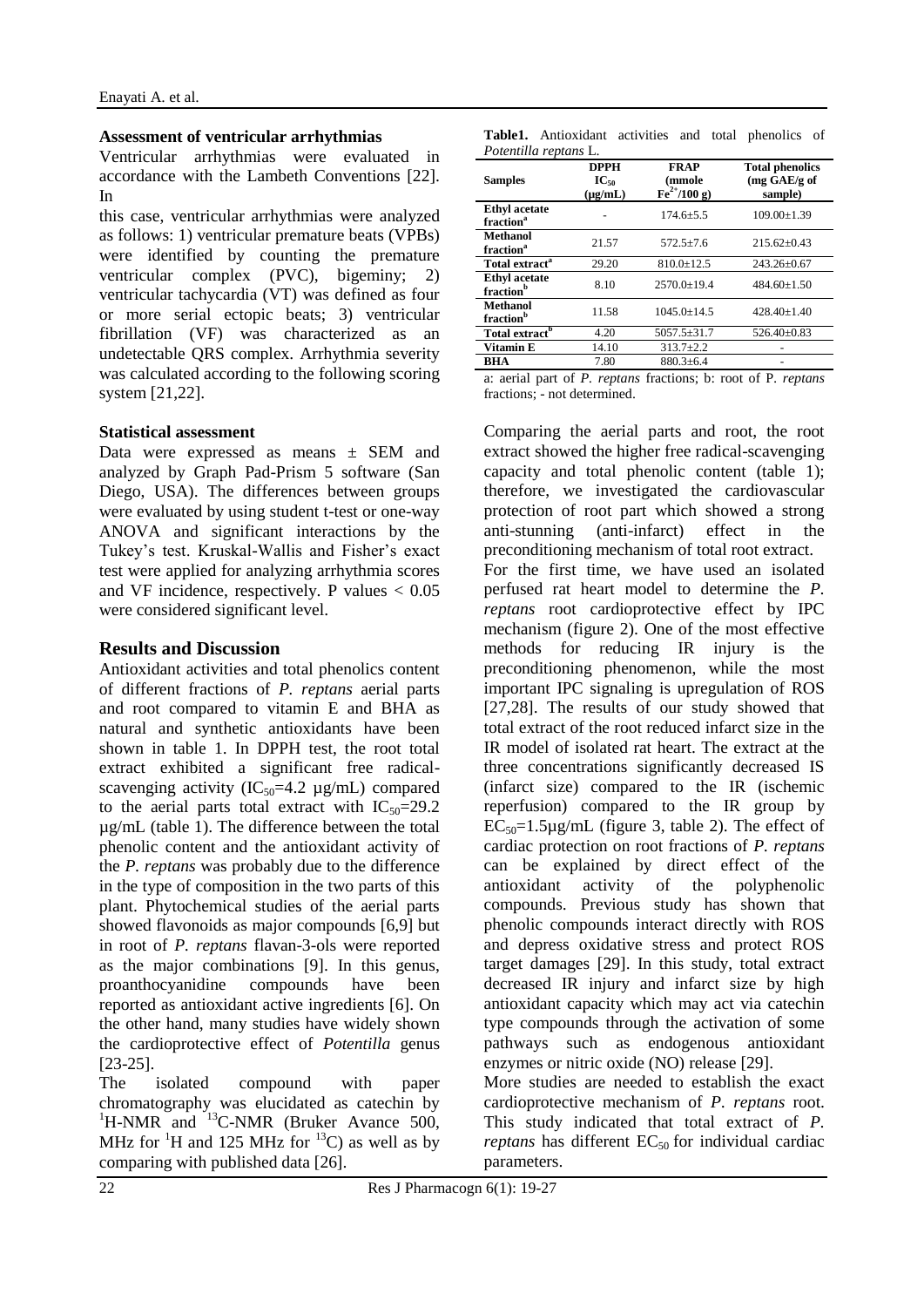| <b>Samples</b>      | $%$ IS            | Max-Min<br>$P$ (mmHg) | <b>Max P</b><br>(mmHg) | Min P<br>(mmHg)          | <b>RPP</b><br>$(mmHg)$ . $(bpm)$ | <b>Heart Rate</b><br>(bpm) | <b>Contractility</b><br>Index $(1/s)$ | $+dP/dt$ max<br>(mmHg/s) |
|---------------------|-------------------|-----------------------|------------------------|--------------------------|----------------------------------|----------------------------|---------------------------------------|--------------------------|
| IR $(Con.)$         | $30.53 \pm 1.4$   | $58.21 \pm 25.5$      | $107.23 \pm 16.7$      | $49.02 \pm 9.5$          | $13.42 \pm 5.8$                  | $317.82 \pm 52.6$          | $20.49 \pm 8.5$                       | $17.01 \pm 7.4$          |
| $IPC$ (Con.)        | $12.06 \pm 1.6*$  | 93.89 $\pm$<br>$4.9*$ | $119.8 \pm 5.4*$       | $20.40 \pm$<br>$3.3*$    | $21.38 \pm 1.2^*$                | $226.85 \pm 12.8^*$        | $37.99 + 4.3*$                        | $25.28 \pm 1.8*$         |
| $R(2\mu g/ml)$      | 18.79 0.41*       | $65.5 \pm 7.9$        | $105.4 \pm 11.2$       | $39.9 + 4.5$             | $13.79 \pm 1.6$                  | $210.47 + 11.9$            | $26.03 \pm 5.3$                       | $15.64 \pm 3.8$          |
| $R(1\mu g/ml)$      | $6.15 \pm 0.66*$  | $85.09\pm$<br>$7.58*$ | $113.8 \pm 8.2$        | $28.73 \pm$<br>$5.4*$    | $17.25 \pm 1.31$                 | $205.22 \pm$<br>15.8*      | $31.28 \pm 3.63*$                     | $15.82{\pm}4.9$          |
| $R(0.5\mu g/ml)$    | $21.44 \pm 1.49*$ | $56.35 \pm 5.2$       | $97.01 \pm 4.8$        | $40.66 \pm 2.73$         | $10.95 + 1.75$                   | $215.72 + 16.4*$           | $20.77 + 2.1$                         | $15.46 \pm 1.5$          |
| $EC_{50}(\mu g/ml)$ | 1.50              |                       |                        | $\overline{\phantom{a}}$ |                                  | ٠                          |                                       | ۰                        |

**Table 2.** Concentration dependent (total extract) of *Potentilla reptans* root preconditioning on infarct size and functional parameters of the isolated rat heart

IR: ischemic reperfusion; IPC: ischemic preconditioning; %IS: infarct size; Con: control; R: total extract of *P. reptans* root. R in different concentrations were applied before major ischemia; Data are means ± SEM. \*P < 0.05 vs. IR.



**Figure 1**. Reversed-phase HPLC-PDA analyses of the total extract and ethyl acetate fraction from the root of *Potentilla reptans* using a 20 min 7-15% gradient of acetonitrile in 3% aqueous acetic acid; chromatographic profiles were detected at 280 nm.



**Figure 2.** Experimental protocols: all experimental groups were first perfused for 30 min on langendorff apparatus to allow the isolated hearts to stabilize. The hearts were then divided into different groups. All groups were subjected to 30 min of regional ischemia followed by 100 min reperfusion. IR; Ischemia reperfusion, IPC; Ischemic preconditioning (4×5min ischemia and reperfusion before major ischemia)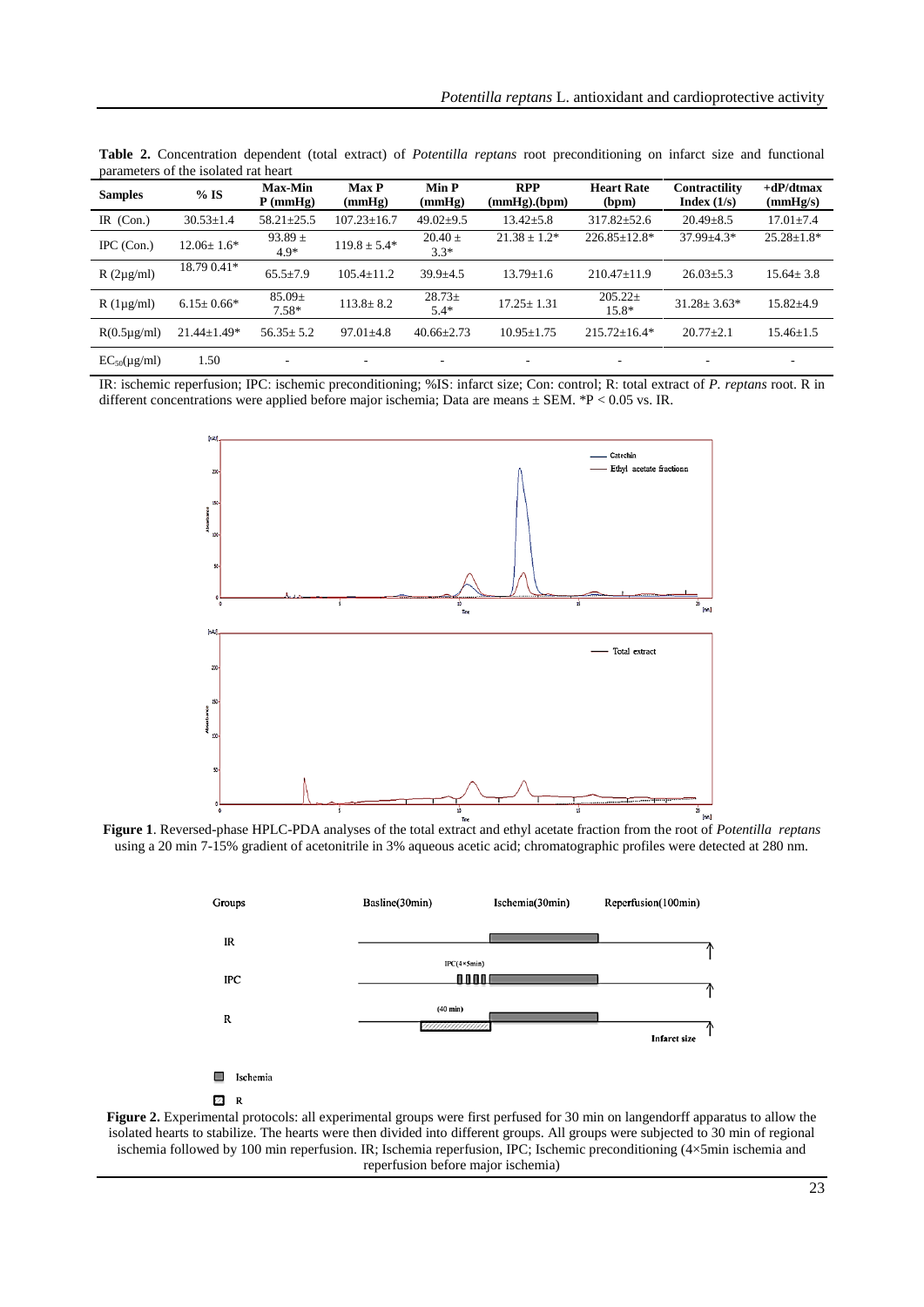

**Figure 3**. Cardio protective effect of *Potentilla reptans* root total extract. Representative photographs of TTC (2, 3, 5-triphenyltetrazolium chloride) stained rat heart sections and statistical data of myocardial infarct size (IS/AAR%) and area at risk (AAR/LV%) in isolated perfused rat. Data are presented as means  $\pm$  SEM and expressed in percentage. \* P < 0.05 vs. IR; LV: Left ventricular; R: total extract



Figure 4. Changes in coronary flow in isolated rat heart. Effects of IR, IPC and R (total extract) groups on the coronary flow (CF) recovery at the end of reperfusion. Data are presented as means  $\pm$  SEM and expressed in percentage of baseline values. \*P < 0.05 vs. IR.

Polshekan *et al.*, have confirmed that EC<sub>50</sub> of oxytocin is different for electrophysiological, biochemical and infarct size parameters of isolated rat heart IR model [30]. For example the  $EC_{50}$  of oxytocin for infarct size was  $0.01 \mu M$ , whereas, it's  $EC_{50}$  for LVDP, heart rate and  $+dP/dt$  max was 0.53  $\mu$ M, 2.1  $\mu$ M and 0.84  $\mu$ M respectively. To explain this finding several

previous studies have shown that different mechanism of action or different natural ingredients in herbal extracts are responsible for their variable responses to cardiac sensitive parameters [31-33]. There is a remarkable relationship among multiple active pharmacological properties of plant extract and modulation of cardiac parameters. For example, infarct size decreases by drugs which have antioxidant, mPTP blocker, and PKC activation properties. In the present study, decreased infarct size by total extract of *Potentilla reptans* was mediated with several established intrinsic activities of this plant such as antioxidant and ROS scavenger properties [9,34]. Therefore, we concluded that direct and indirect effect of total extract of *P. reptans* mediated its cardioprotective effect via several active components which showed multiple cardiac affinities in isolated rat heart IR model.

The beneficial *P. reptans* preconditioning effect increased coronary flow (figure 4).

In our study, the root extract with 0.5-2.0µg/mL concentrations significantly improved the coronary flow at the end of reperfusion (figure 4).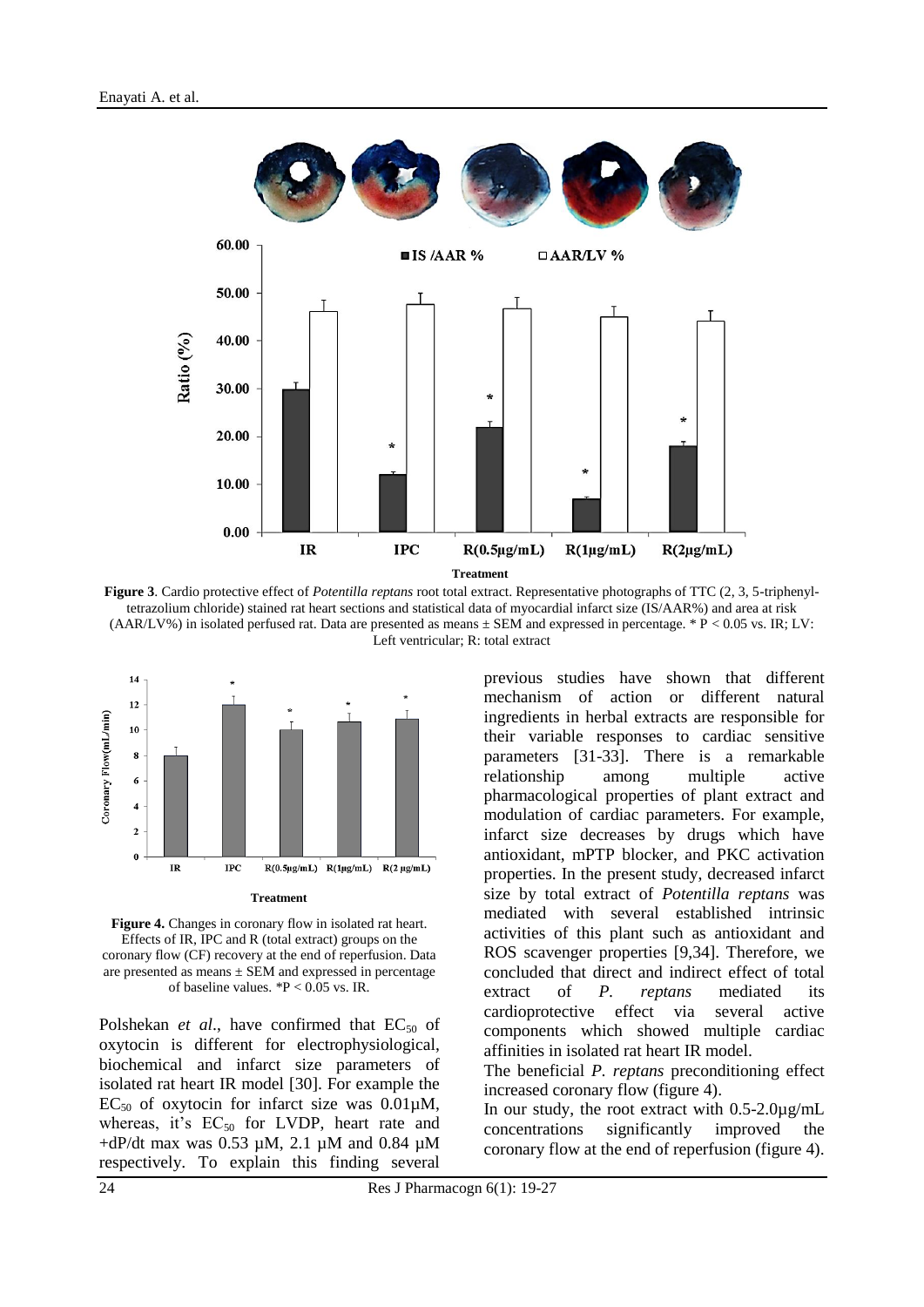Increasing coronary flow by extract may be associated with NO release by flavan-3-ols compounds [35,36]. Besides, some studies have shown that NO is an important base for endogenous vasodilation [37,38]. It seems that *P. reptans* exposed this effect via the induction of NO release but the precise mechanism remained to be determined.

LV hemodynamic properties did not change by the root total extract of *P. reptans* (table 2). *Potentilla reptans* root total extract could not change ventricular arrhythmia score and ventricular fibrillation incidence (table 3). Importantly, the anti-arrhythmic and hemodynamic effects in root total extract were not significant (table 2, 3).

**Table 3.** The concentration-dependent effects of total extract from *Potentilla reptans* root on arrhythmia score, VT, and VF incidence during the reperfusion phase of the IR model

| <b>Samples</b>   | Arrhythmia<br>score | <b>VT</b> Incidence<br>$\frac{9}{6}$ | <b>VF</b> Incidence<br>$($ %) |
|------------------|---------------------|--------------------------------------|-------------------------------|
| IR $(Con.)$      | $3.2 + 0.75$        | 53.8                                 | 30.8                          |
| IPC $(Con.)$     | $1.9 \pm 0.67*$     | $40.0*$                              | $25.0*$                       |
| $R(2\mu g/mL)$   | $6.0 \pm 0.75$      | 50.0                                 | 50.0                          |
| $R(1\mu g/mL)$   | $4.0 \pm 0.56$      | 80.0                                 | 60.0                          |
| $R(0.5\mu g/mL)$ | $6.5 \pm 0.88$      | 100                                  | 100                           |

IR: ischemic reperfusion; IPC: ischemic preconditioning; VT: ventricular tachycardia; VF: ventricular fibrillation; R: total extract of *P. reptans* root.

The chemical profile of the plant is an initial step in assessing the quality of its biological effects. In fact, the activity of effective compounds in the total extract of *P. reptans* root may be decreased in the presence of other root compounds; therefore, isolation and purification of the active compounds are required. Further studies are needed on active fractions and isolated compounds of *P. reptans* root to improve its cardio protective effects.

In summary, this study clearly indicated that the total extract of *P. reptans* root showed strong antioxidant activity compared to the total aerial parts. It effectively decreased infarct size via preconditioning mechanism through inhibiting ROS and high antioxidant potential; therefore, we suggest *P. reptans* root as a natural preconditioning drug for treatment of myocardial infarction. It is worth designing future studies on other potent fractions of root about the cardio protective effect signaling pathway of this plant.

#### **Acknowledgments**

This article was derived from the Aysheh Enayati

thesis and financially supported by Tehran University of Medical Sciences, Tehran, Iran (IR.TUMS.REC.1394.918, 94-02-33-29400) and Golestan University of Medical Sciences, Gorgan, Iran (IR.GOUMS.REC.1394.149, 94.61.138).

### **Author contributions**

Aysheh Enayati performed plant preparation, extraction, isolation and identification of plant substances and pharmacological tests and drafted the manuscript; Vahid Khori planed and advised the pharmacological tests and edited the manuscript; Yousef Saeedi helped in some pharmacological tests. Narguess Yassa conceived the study, advised separation and identification of the plant substances and edited the manuscript.

### **Declaration of interest**

The authors declare that there is no conflict of interest. The authors alone are responsible for the content of the paper.

#### **References**

- [1] Ertter B, Attar F. Changes to *Potentilla* s.l. (Rosaceae) in Flora Iranica. *Rostaniha*. 2007; 7(S2): 299-314.
- [2] Faghir MB, Attar F, Ertter B. Foliar anatomy of the genus *Potentilla* L. (Rosaceae) in Iran and its taxonomic implication. *Iran J Sci Technol*. 2011; 35(3): 243-256.
- [3] Schiman-Czeika H. *Potentilla* (Rosaceae). In: Flora Iranica (ed. Rechinger, K.H.). Graz: Akademische Druck-u Verlagsanstalt, 1969.
- [4] Chaoluan L, Ikeda H, Ohba H. *Potentilla Linnaeus*. *Flora of China*. 2003; 9: 291.
- [5] De Natale A, Pollio A. Plant's species in the folk medicine of Montecorvino Rovella (inland Campania, Italy). *J Ethnopharmacol*. 2007; 109(2): 295-303.
- [6] Tomczyk M, Latté KP. *Potentilla* a review of its phytochemical and pharmacological profile. *J Ethnopharmacol.* 2009; 122(2): 184-204.
- [7] Gurbuz I, Ozkan AM, Yesilada E, Kutsal O. Anti-ulcerogenic activity of some plants used in folk medicine of Pinarbasi (Kayseri, Turkey). *J Ethnopharmacol*. 2005; 101(1-3): 313-318.
- [8] Avci G, Kupeli E, Eryavuz A, Yesilada E, Kucukkurt I. Anti-hyper cholesterolaemic and antioxidant activity assessment of some plants used as remedy in Turkish folk medicine. *J Ethnopharmacol*. 2006; 107(3):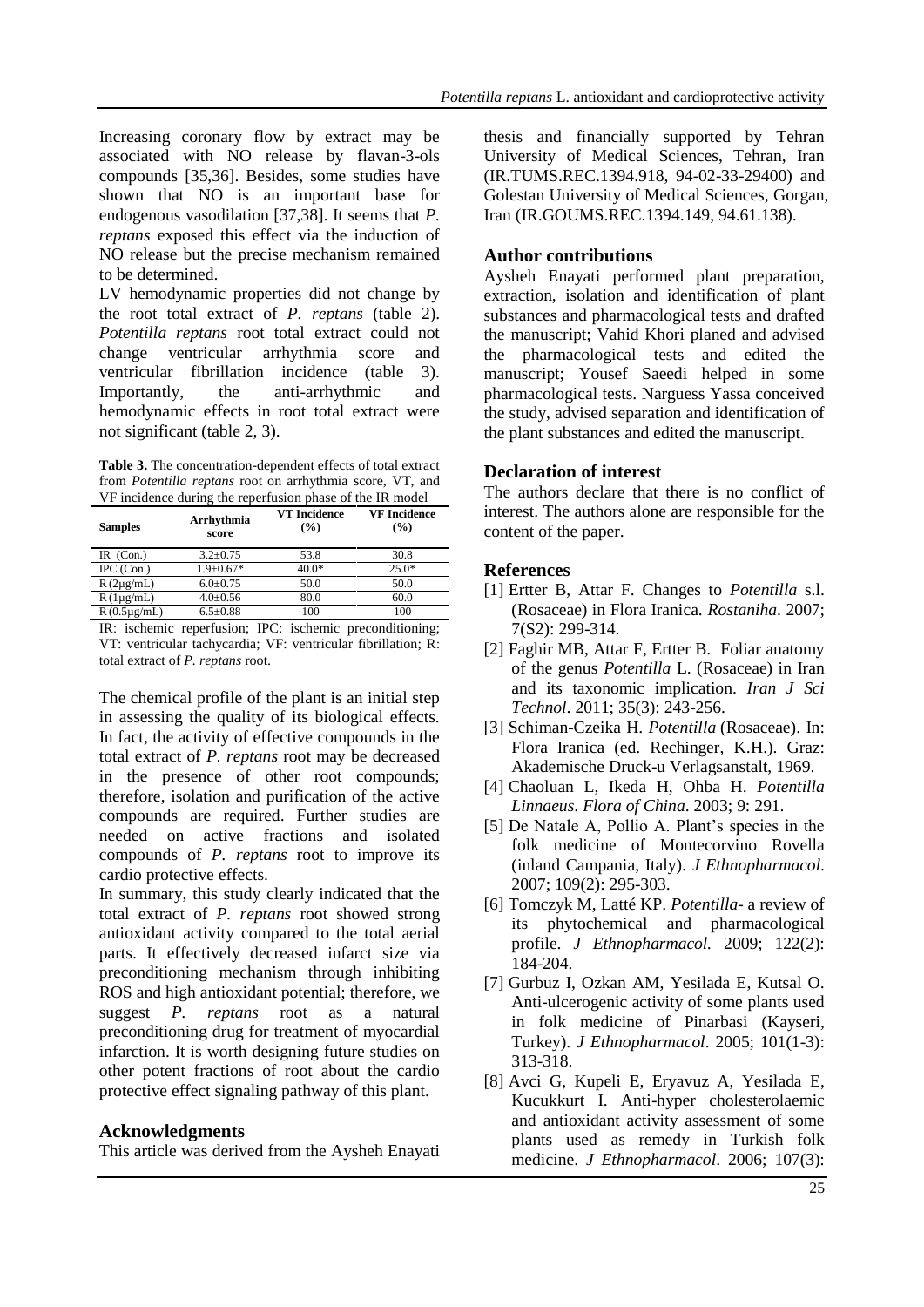418-423.

- [9] [Tomovic MT,](https://www.ncbi.nlm.nih.gov/pubmed/?term=Tomovic%20MT%5BAuthor%5D&cauthor=true&cauthor_uid=25850209) [Cupara SM,](https://www.ncbi.nlm.nih.gov/pubmed/?term=Cupara%20SM%5BAuthor%5D&cauthor=true&cauthor_uid=25850209) [Popovic-](https://www.ncbi.nlm.nih.gov/pubmed/?term=Popovic-Milenkovic%20MT%5BAuthor%5D&cauthor=true&cauthor_uid=25850209)[Milenkovic MT,](https://www.ncbi.nlm.nih.gov/pubmed/?term=Popovic-Milenkovic%20MT%5BAuthor%5D&cauthor=true&cauthor_uid=25850209) [Ljujic BT,](https://www.ncbi.nlm.nih.gov/pubmed/?term=Ljujic%20BT%5BAuthor%5D&cauthor=true&cauthor_uid=25850209) Kostic [MJ,](https://www.ncbi.nlm.nih.gov/pubmed/?term=Kostic%20MJ%5BAuthor%5D&cauthor=true&cauthor_uid=25850209) [Jankovic SM.](https://www.ncbi.nlm.nih.gov/pubmed/?term=Jankovic%20SM%5BAuthor%5D&cauthor=true&cauthor_uid=25850209) Antioxidant and antiinflammatory activity of *Potentilla reptans* L. *[Acta Pol Pharm.](https://www.ncbi.nlm.nih.gov/pubmed/25850209)* 2015; 72(1): 137-145.
- [10] Rigaud J, Escribano-Bailon MT, Prieur C, Souquet JM, Cheynier V. Normal-phase high-performance separation of procyanidins from grape seeds. *J Chromatogr A*. 1993; 654(2): 255-260.
- [11] Li JY, Li Y, Gong HY, Zhao XB, Li LZ. Protective effects of n-butanol extract of *Potentilla anserina* on acute myocardial ischemic injury in mice. *Zhong Xi Yi Jie He Xue Bao*. 2009; 7(1): 48-52.
- [12] Qin X, Lv Q, Zhang X, Chen F, Li L, Zhang Y. Study on protective effect of alcohol extract of *Potentilla anserinea* against acute myocardial ischemia/reperfusion-induced myocardial apoptosis in rats. *[Zhongguo](https://www.ncbi.nlm.nih.gov/pubmed/22803376)  [Zhong Yao Za Zhi.](https://www.ncbi.nlm.nih.gov/pubmed/22803376)* 2012; 37(9): 1279-1284.
- [13] Jankowski MHF, Kawas SA, Mukaddam-Daher S, Hoffman G, McCann SM, Gutkowska J. Rat heart: a site of oxytocin production and action. *Proc Natl Acad Sci USA.* 1998; 95(24): 14558-14563.
- [14] Hausenloy DJ. Signalling pathways in ischaemic postconditioning. *Thromb Haemost*. 2009; 101(4): 626-634.
- [15] Rubino A, Yellon DM. Ischaemic preconditioning of the vasculature: an overlooked phenomenon for protecting the heart? *Trends Pharmacol Sci*. 2000; 21(6): 225-230.
- [16] Tomczyk M, Pleszczyńska M, Adrian Wiater A. Variation in total polyphenolics contents of aerial parts of *Potentilla* species and their anticariogenic activity. *Molecules*. 2010; 15(7): 4639-4651.
- [17] Yassa N, Masoomi F, Rohani Rankouhi SE, Hadjiakhoondi A. Chemical composition and antioxidant activity of the extract and essential oil of *Rosa damascena* from Iran, population of Guilan. *Daru J Pharm Sci*. 2009; 17(3): 175-180.
- [18] Mehdipour S, Yasa N, Dehghan Gh, Khorasani R, Mohammadirad A, Rahimi R, Abdollahi M. Antioxidant potentials of Iranian *Carica papaya* juice in vitro and in vivo are comparable to α-tocopherol. *Phytother Res*. 2006; 20(7): 591-594.
- [19] Evans WC, Evans D, Trease GE.

Pharmacopoeial and related drugs of biological origin (part 6), phenols and phenolic glycosides. In: Trease and Evans' pharmacognosy.  $15<sup>th</sup>$  ed. Edinburgh: WB Saunders, 2002.

- [20] [Zengin G,](https://www.ncbi.nlm.nih.gov/pubmed/?term=Zengin%20G%5BAuthor%5D&cauthor=true&cauthor_uid=27143199) [Menghini L,](https://www.ncbi.nlm.nih.gov/pubmed/?term=Menghini%20L%5BAuthor%5D&cauthor=true&cauthor_uid=27143199) [Malatesta L,](https://www.ncbi.nlm.nih.gov/pubmed/?term=Malatesta%20L%5BAuthor%5D&cauthor=true&cauthor_uid=27143199) [De](https://www.ncbi.nlm.nih.gov/pubmed/?term=De%20Luca%20E%5BAuthor%5D&cauthor=true&cauthor_uid=27143199)  [Luca E,](https://www.ncbi.nlm.nih.gov/pubmed/?term=De%20Luca%20E%5BAuthor%5D&cauthor=true&cauthor_uid=27143199) [Bellagamba G,](https://www.ncbi.nlm.nih.gov/pubmed/?term=Bellagamba%20G%5BAuthor%5D&cauthor=true&cauthor_uid=27143199) [Uysal S,](https://www.ncbi.nlm.nih.gov/pubmed/?term=Uysal%20S%5BAuthor%5D&cauthor=true&cauthor_uid=27143199) [Aktumsek](https://www.ncbi.nlm.nih.gov/pubmed/?term=Aktumsek%20A%5BAuthor%5D&cauthor=true&cauthor_uid=27143199)  [A,](https://www.ncbi.nlm.nih.gov/pubmed/?term=Aktumsek%20A%5BAuthor%5D&cauthor=true&cauthor_uid=27143199) [Locatelli M.](https://www.ncbi.nlm.nih.gov/pubmed/?term=Locatelli%20M%5BAuthor%5D&cauthor=true&cauthor_uid=27143199) Comparative study of biological activities and multicomponent pattern of two wild Turkish species: *Asphodeline anatolica* and *Potentilla speciosa*. *J Enzyme Inhib Med Chem*. 2016; 31(S1): 203-208.
- [21] Polshekan M, Jamialahmadi K, Khori V, Alizadeh AM, Saeidi M, Ghayour-Mobarhan M, Jand Y, Ghahremani MH, Yazdani Y. RISK pathway is involved in oxytocin post conditioning in isolated rat heart. *Peptides*. 2016; 86(1): 55-62.
- [22] Curtis MJ, Walker MJ. Quantification of arrhythmias using scoring systems: an examination of seven scores in an in vivo model of regional myocardial ischaemia. *[Cardiovasc Res.](https://www.ncbi.nlm.nih.gov/pubmed/3242835)* 1988; 22(9): 656-665.
- [23] Li J, Li L, Gong H, Li Z, Zhang X. Effect of *Potentilla anserina* L. on cardiomyocyte apoptosis induced by hypoxia. *Chin J Geriatr Heart Brain Vessel Dis.* 2007; 9(9): 619-622.
- [24] Li JY, Li LZ, Zhang YL, Zhang XN, Gong HY. Protective effect of *Poteutilla anserina* L. on hypoxia injury in neonatal rats cardiomyocytes. *Chin J New Drugs*. 2007; 16(12): 944-946.
- [25] Lv Q, Qin XJ, Zhang XN, Li LZ, Chen FQ, Guo P. Effects of *Poteutilla anserina* L. on acute ischemic myocardiac muscle and the differentially expressed proteins in serum in rats. *Acta Academiae Medicinae CPAF.* 2011; 20(6): 422-429.
- [26] Shen CC, Chang YS, Ho LK. Nuclear magnetic resonance studies of 5,7 dihydroxyflavonoids. *Phytochemistry.* 1993; 34(3): 843-845.
- [27] Heusch G, [Boengler K,](https://www.ncbi.nlm.nih.gov/pubmed/?term=Boengler%20K%5BAuthor%5D&cauthor=true&cauthor_uid=18981312) Schulz R. Cardioprotection: nitric oxide, protein kinases and mitochondria. *Circulation.* 2008; 118(19): 1915-1919.
- [28] Schulz RCM, Behrends M, Downey JM, Heusch G. Signal transduction of ischemic preconditioning. *Cardiovasc Res.* 2001; 52(2): 181-198.
- [29] Ahlenstiel T, Burkhardt G, Köhler H, Kuhlmann MK. Bioflavonoids attenuate